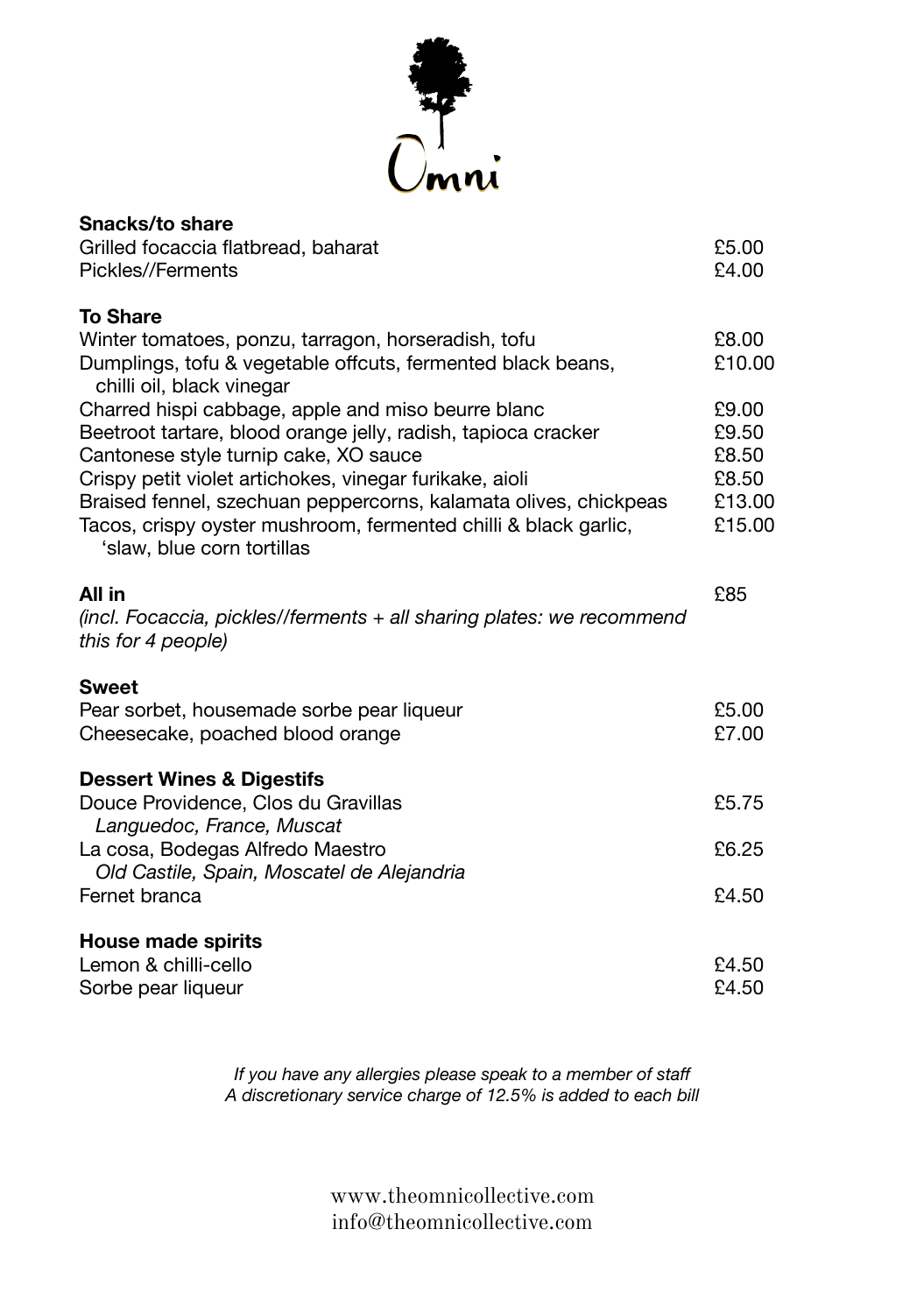

| <b>Snacks</b><br>Focaccia flatbread, baharat<br>Pickles//Ferments                                                              | £5.00<br>£4.00 |
|--------------------------------------------------------------------------------------------------------------------------------|----------------|
| <b>Cocktails</b><br>Charred Lemon Margarita<br>Charred lemon, mescal, cointreau, demerera syrup,<br>szechuan pepper & salt rim | £9.50          |
| <b>Apricot Sour</b><br>Mezcal, apricot liquer, fresh lemon & blood orange juice, aquafaba                                      | £9.50          |
| Hibiscus and Ginger Gin Sour<br>Beefeater gin, hibiscus and ginger syrup, fresh lemon, aquafabe                                | £9.50          |
| <b>Blood Orange Negroni</b><br>Blood orange infused noilly prat vermouth, beefeater gin, aperol,<br>fresh blood orange         | £9.00          |
| Plum Paloma<br>Espolon tequila, plum syrup, fresh lime, soda                                                                   | £8.50          |
| Lemon & Basil Oil Martini<br>Basil infused haku vodka, lemon saccharam, lillet blanc, orange bitters                           | £9.00          |
| Bay Leaf Martini<br>Bay leaf infused beefeater gin, noilly prat vermouth                                                       | £9.00          |
| Scotch Bonnet Manhattan<br>Bulliet bourbon, martini blanco, lillet blanc,<br>muddled scotch bonnet, angustora bitters          | £10.00         |
| Apples & Pears<br>Pear infused bourbon, calvados, pear syrup, lime                                                             | £10.00         |
| Pomegranate Old Fashioned<br>Suntory whiskey, muddled pomegranate, orange bitter, sugar syrup                                  | £10.00         |

All our measures are 25, 35 or 50ml.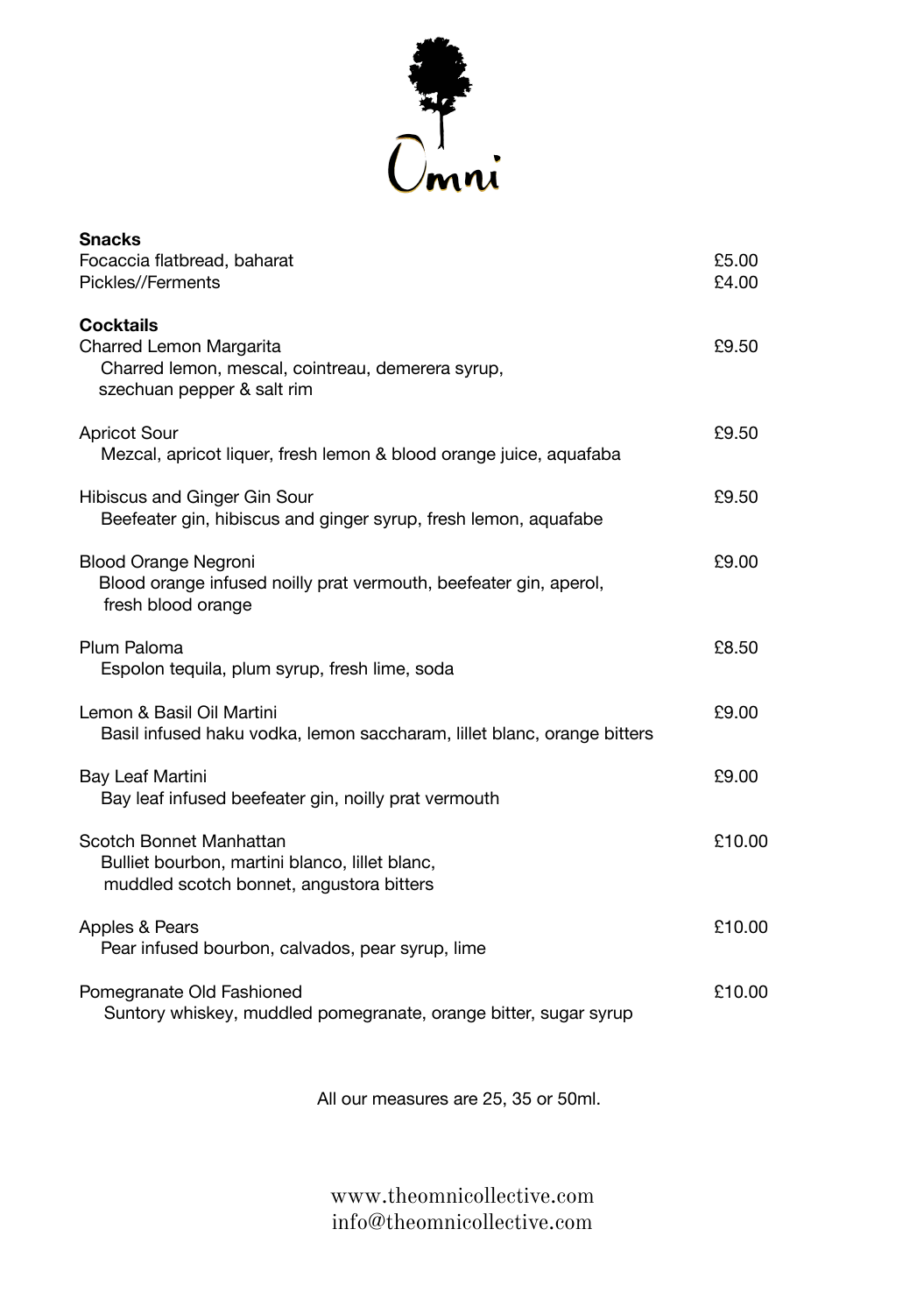

## **Non-alcoholic cocktails** £6.50

Sorrel mojito Sorrel, mint, lime, soda

Blueberry lemongrass smash Blueberries, lemongrass, fresh lemon, sugar syrup, soda

Hibiscus sour Hibiscus & ginger syrup, fresh lemon, aquafaba

Plum paloma Plum syrup, fresh lime, soda

Pomegranate Old Fashioned Muddled pomegranate, orange bitters, sugar syrup, pomegranate juice

**Non-alc beers** Lucky saint  $(0.5\%)$   $23.75$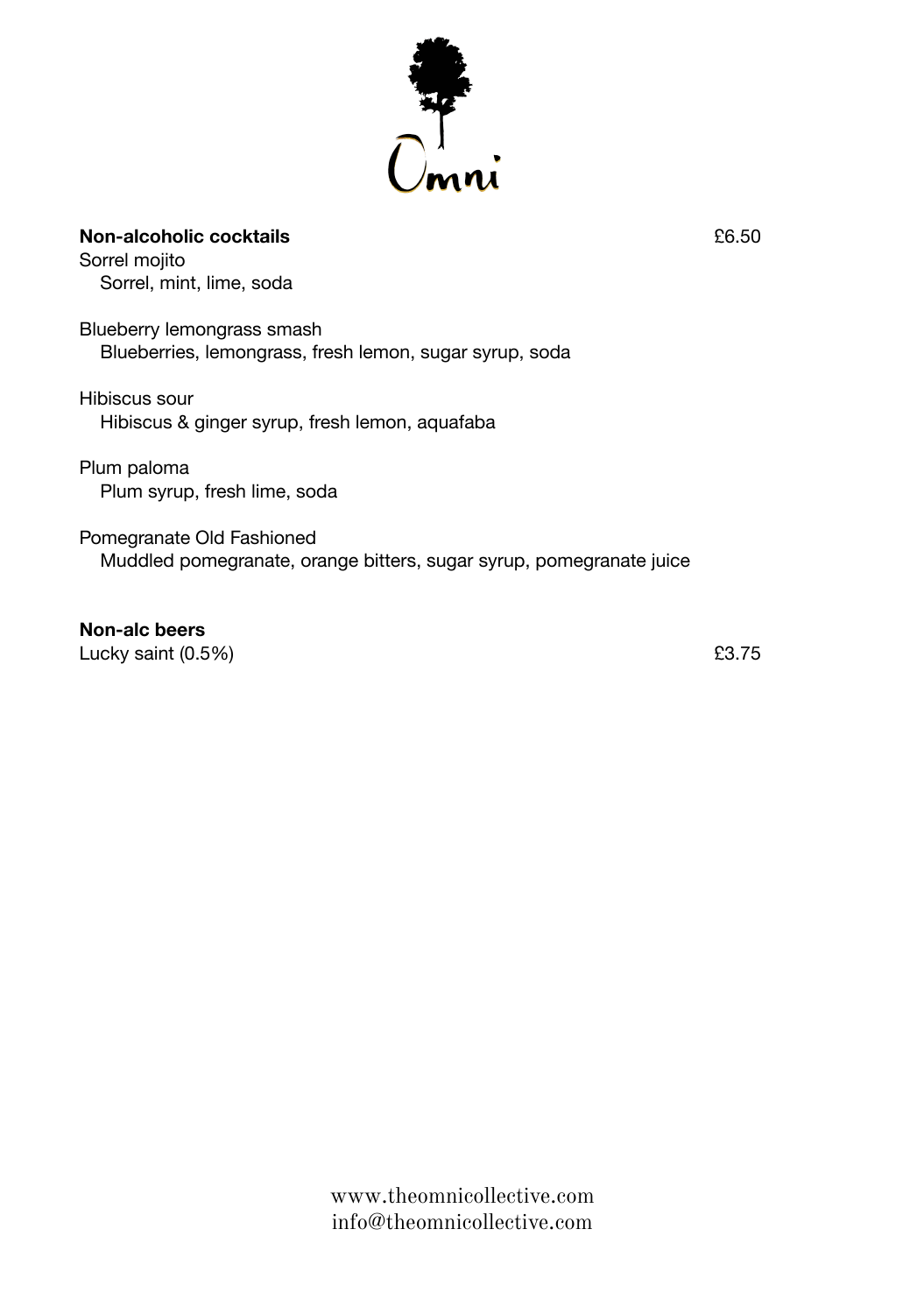

## **Wines**

|                                         | Glass<br>(125m) | Carafe<br>(500ml) | <b>Bottle</b><br>(750 <sub>m</sub> ) |
|-----------------------------------------|-----------------|-------------------|--------------------------------------|
| White                                   |                 |                   |                                      |
| Les Lesc Blanc                          | £5.00           | £16.00            |                                      |
| Gran Cerdo Blanco                       | £6.50           |                   | £32.00                               |
| Rioja/Navarra, Spain, Viura             |                 |                   |                                      |
| Picpoul de Pinet, Chateau de la Mirande | £6.75           |                   | £34.00                               |
| Languedoc, France, Picpoul              |                 |                   |                                      |
| Red                                     |                 |                   |                                      |
| Albizu, Vina Albergada                  | £6.00           | £17.00            |                                      |
| Rioja, Spain, Tempranillo               |                 |                   |                                      |
| <b>Gran Cerdo Tinto</b>                 | £6.50           |                   | £32.00                               |
| Rioja/Navarra, Spain, Viura             |                 |                   |                                      |
| Du Bout des Diogts, Les Vigneaux        | £6.75           |                   | £34.00                               |
| Rhône, France, Pinot Noir               |                 |                   |                                      |
| Arbalete Coquelicots Minervois,         | £7.50           |                   | £36.00                               |
| Languedoc-Roussillon, France,           |                 |                   |                                      |
| Grenache, shiraz/Syrah                  |                 |                   |                                      |
| <b>Skin Contact</b>                     |                 |                   |                                      |
| Baglio Antico Bianco IGP, Ciello        | £6.50           |                   | £32.00                               |
| Sicily, Italy, Catarrato                |                 |                   |                                      |
| Jakot Blue Label, Nando                 | £8.00           |                   | £38.00                               |
| Goriska Brda, Slovenia, Friulano        |                 |                   |                                      |
| <b>Sparkling</b>                        |                 |                   |                                      |
| Cava Brut Nature, Pago de Tharsys       | £6.00           |                   | £30.00                               |
| Levant, Spain, Machbeo                  |                 |                   |                                      |
| Ribelle Rosato, Camillo Donati          |                 |                   | £36.00                               |
| Emilia-Romagna, Italy, Barbara          |                 |                   |                                      |
| A Pel Pet Nat Ancestral, Loxarel        |                 |                   | £40.00                               |
| Catalonia, Spain, Xarel-lo              |                 |                   |                                      |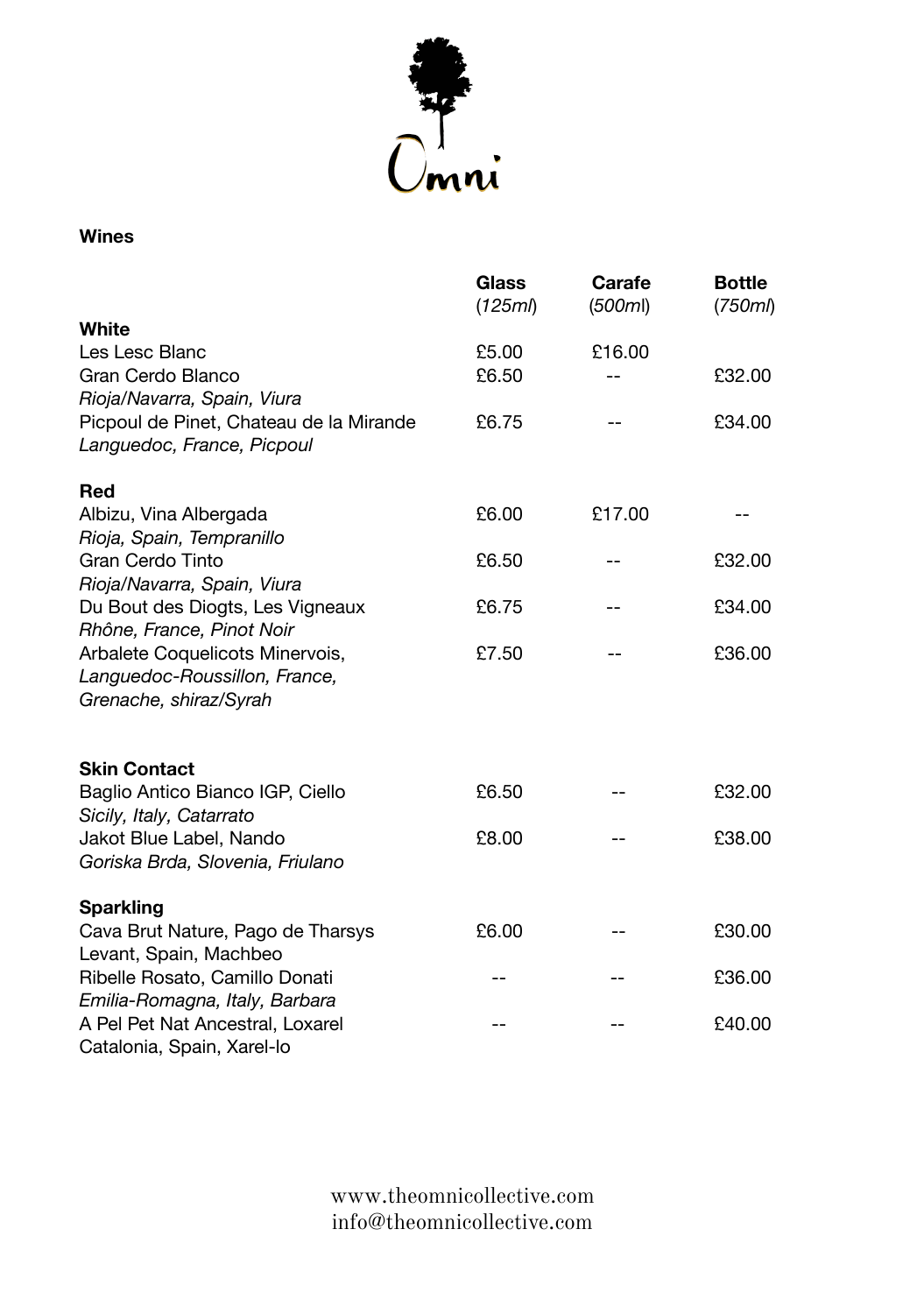

| <b>Beers</b>                                                                        |                |
|-------------------------------------------------------------------------------------|----------------|
| Bottles (Orbit)<br>Sazerac Sour                                                     | £5.50          |
| <b>Elderflower Bitter</b>                                                           | £5.50          |
| Pints (Brick Brewery)                                                               |                |
| Peckham Helles                                                                      | £5.00          |
| <b>Peckham Session</b>                                                              | £5.00          |
| Cider                                                                               |                |
| Luke's Cider:                                                                       | £4.50          |
| Original Sin (medium)                                                               |                |
| Infernal Serpent (dry)                                                              |                |
| Lemonaid                                                                            | £3.50          |
| <b>Blood Orange</b>                                                                 |                |
| Passionfruit                                                                        |                |
| Lime                                                                                |                |
| Ginger                                                                              |                |
| Juice                                                                               | £2.00          |
| Orange                                                                              |                |
| Apple                                                                               |                |
| Pomegranite                                                                         |                |
| Pineapple<br>Tomato                                                                 |                |
|                                                                                     |                |
| <b>Coffees</b>                                                                      |                |
| Americano                                                                           | £2.80          |
| <b>Flat White</b>                                                                   | £2.80          |
| Latte                                                                               | £3.00<br>£3.00 |
| Cappucino<br>Mocha                                                                  | £3.50          |
|                                                                                     |                |
| <b>Teas</b>                                                                         | £2.00          |
| English Breakfast   Peppermint   Chai   Lemongrass & ginger   Chamomile   Green tea |                |